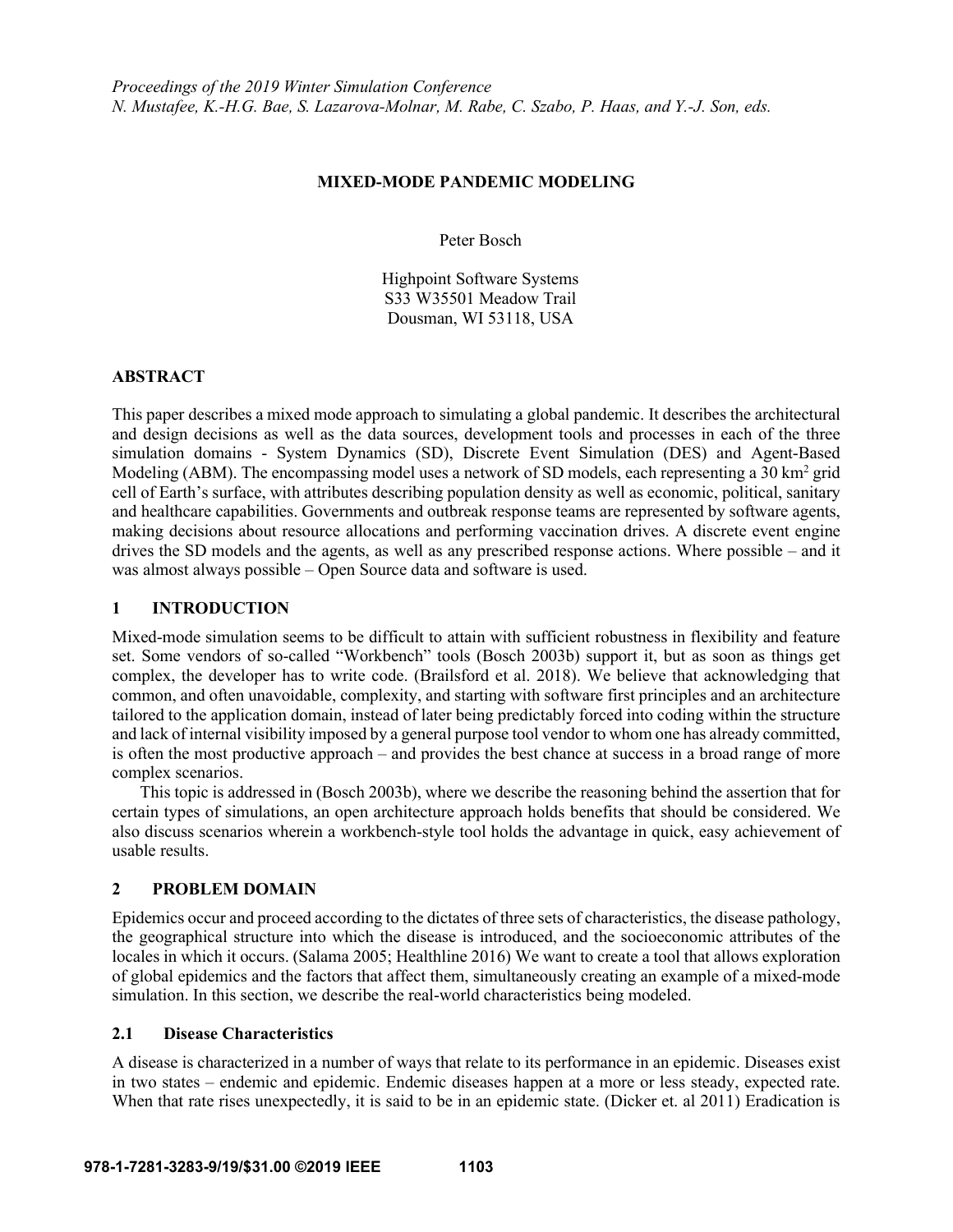an effort that aims to achieve total elimination of the disease. This model does not address eradication, though it is a future aim.

Transmission describes the initiation of disease in a new host as a result of its presence in a preceding host. Transmission can be direct or indirect. Direct transmission requires physical contact with skin, mucous membranes or bodily fluids, or in some cases, inhalation or ingestion of a droplet from a sneeze or other exhalation of the infected host. Many diseases rely on a chain of inter-species but still direct transmissions, such as from human to insect or other animal to human. Indirect transmission occurs when the pathogen exists outside a living host for an extended time – such as in water or on a surface such as a doorknob, or suspended in air before entering a new prospective host. (Healthline 2016) Many pathogens only survive outside the host for a limited time. Each of these mechanisms carries a different likelihood of successful transmission.

Diseases typically repeat a consistent cycle from one host to the next. The cycle is described through several attributes. The serial interval is the length of time between the onset of one case and the onset of a case caused by infection from that first case. The incubation period is the length of time between the invasion by the pathogen and the appearance of disease symptoms. The latent period is the amount of time between the invasion by the pathogen and the onset of infectiousness. Infectiousness may occur before or after the appearance of symptoms. The infectious period is the amount of time that the disease is communicable.

Some diseases rely on genetic or other characteristics such that certain individuals are not susceptible to the disease. Additionally, some diseases, once a person has contracted them and recovered, have a reduced or nonexistent ability to impart reinfection.

Epidemiologists use the 'Transmission Probability Ratio' (TPR) to represent the likelihood that an uninfected individual, after having come in contact with an infected individual, will contract the disease. There are four such probabilities, p00, p01, p10, and p11, accounting for the probabilities each of the infected and the uninfected having undergone vaccination or not. If there is no such vaccine, then the only meaningful TPR is p00, pertaining to unvaccinated source and target hosts.

### **2.2 Geographical Structure**

At the outset, this model was intended to model global pandemics, so global geography is incorporated into the model, extracted from the dataset at (CIESIN 2018) which accounts for every 30 km $\textdegree$ 2 cell on the surface of the planet, and provides its population and land/water status. This data set served a dual purpose – both the surface geography of the planet, and the population thereupon. From (Kelso 2018) we obtain cultural (i.e. national) boundaries.

## **2.3 Socioeconomic Characteristics**

We incorporate many socioeconomic characteristics in the model, mostly derived from data contained in (CIA 2019). As pointed out in section 5.2, the assertions in this section are hypotheses, intended to speed the development of the model. We do this because the purpose of this paper is not so much a rigorous proof of a theorem as it is expository of a modeling technique.

A disease spreads among people who interact. At a local level, they are a community, at an organizational level, a society. Communities, as an approximation, are called 'cells' in this model and by virtue of the data set employed, are defined as a 30km x 30km section of the planet's surface. They are geographically local, and as a large population may contain many communities that diffuse into one another, adjacent communities have a blending function – migration and oscillation of people between them. (Noulas et al. 2017)

We believe that a society or community's quality of healthcare dictates the degree to which existing vaccinations are preventively applied and the breadth and depth to which that application permeates the population. Furthermore, as an epidemic begins to emerge (i.e. the actual rate of incidence rises from the expected rate,) the quality of a healthcare system is one key element in the detection of that epidemic. And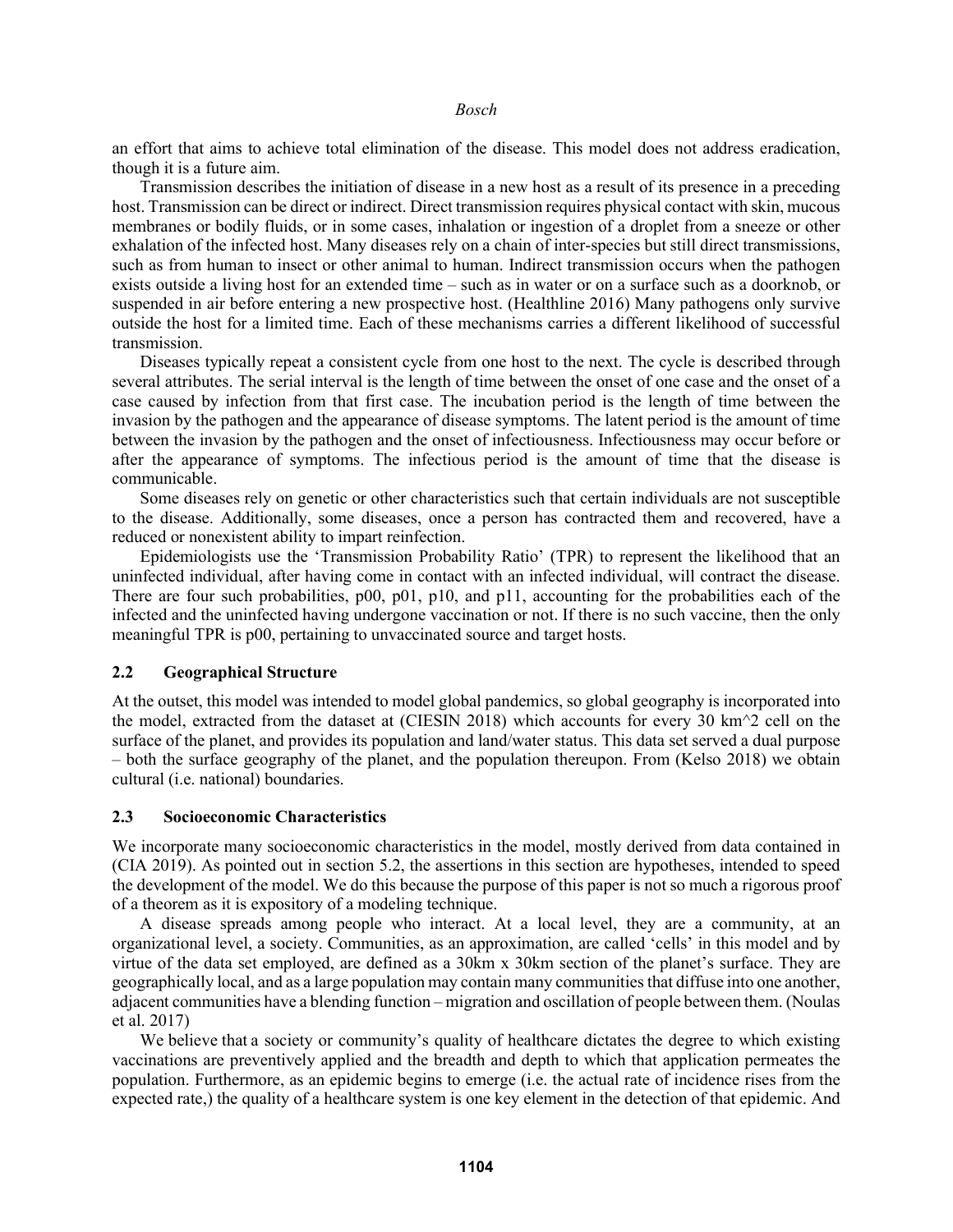when an epidemic has taken hold, that quality of healthcare results in better capabilities toward distributing and administering any vaccines that are available.

We believe that societal economic standing can result in better ability to discover, manufacture, stockpile, and distribute vaccinations and teams to administer them, without having to rely on foreign aid and intervention. That ability gives a population more control over its response to an epidemic. It can export or retain disease-fighting capability, or choose a combination of the two.

We believe that better societal sanitation – in the forms of cleaner personal habits, availability of clean water and better handling of wastewater – results in reduced transmission of some diseases.

We believe that more stable societies engender more efficient and safer governmental health and sanitation efforts of both preventive and mitigative natures.

Populations migrate and oscillate (i.e. commute). Migration carries small portions of the population long distances, and oscillation suggests a much smaller radius of motion that is applied essentially every day. Thus, a small number of infectious persons may travel a long distance each day, and a large number will travel a small distance. (Balcan et al. 2009) Commuting is somewhat diminished by national borders and geographic boundaries such as rivers and mountain ranges, though neither of these effects is modeled yet in this project.

# **3 DESIGN APPROACH**

#### **3.1 Structural Design**

We split Earth's surface up into approximately 30 km x 30 km grid squares to model population. In each grid square we represent the progress of a disease using a rather simple System Dynamics model as shown in Figure 2. At startup, initialization code at each country level examines its socioeconomic attributes described in 2.3, and determines levels of existing vaccination, stockpiles, and foreign aid – both committed and dynamic. Committed foreign aid is human services foreign aid that is committed to particular countries, and that serves to raise the quality of healthcare in the target country. A policy agent is created for each country that represents its national government, and decides when to implement various policies having to do with quarantine, travel bans, requests for foreign aid  $\&$  both native and foreign epidemic combat teams, granting of other countries' requests, distribution of vaccine stockpiles within and outside its borders, and commandeering of industrial capability to improve its ability to manufacture more vaccines. Each day, the model imparts the effects of oscillation and air travel, moving a percentage of the population a short distance into neighboring grid squares, and a much smaller proportion between airports and their surrounding grid squares.

### **3.2 Data Sources**

### **3.2.1 Spatial**

At the lowest level, we create a geographical model using country boundaries from (Kelso 2018). We then create a population model using population density for each (approximately 30km x 30 km) grid square, obtained from the 15-minute of arc (approximately 30 km x 30km) dataset at (CIESIN 2018). Each grid square is assigned a nominal country owner, based on its latitude and longitude. We then create a sociopolitico-economic model. From (CIA 2019), we obtained a mapping of countries to a number of characteristics such as physicians per 1000 persons, life expectancy, infant mortality rate and health expenditure per capita (which we roughly translate into a quality of healthcare rating,) Per Capita Gross Domestic Product, which we translate – again, roughly – into an ability to research, manufacture, stockpile and distribute vaccines, as well as the level of preparation of a country for diseases, and availability of dynamic foreign aid. Drinking water source and sanitation facility access impact the transmissibility of the disease. From (World Bank 2017), we set initial levels of committed foreign aid. We map literacy ratings and percentage of population with electricity, arguably, to societal stability, and from there, also arguably,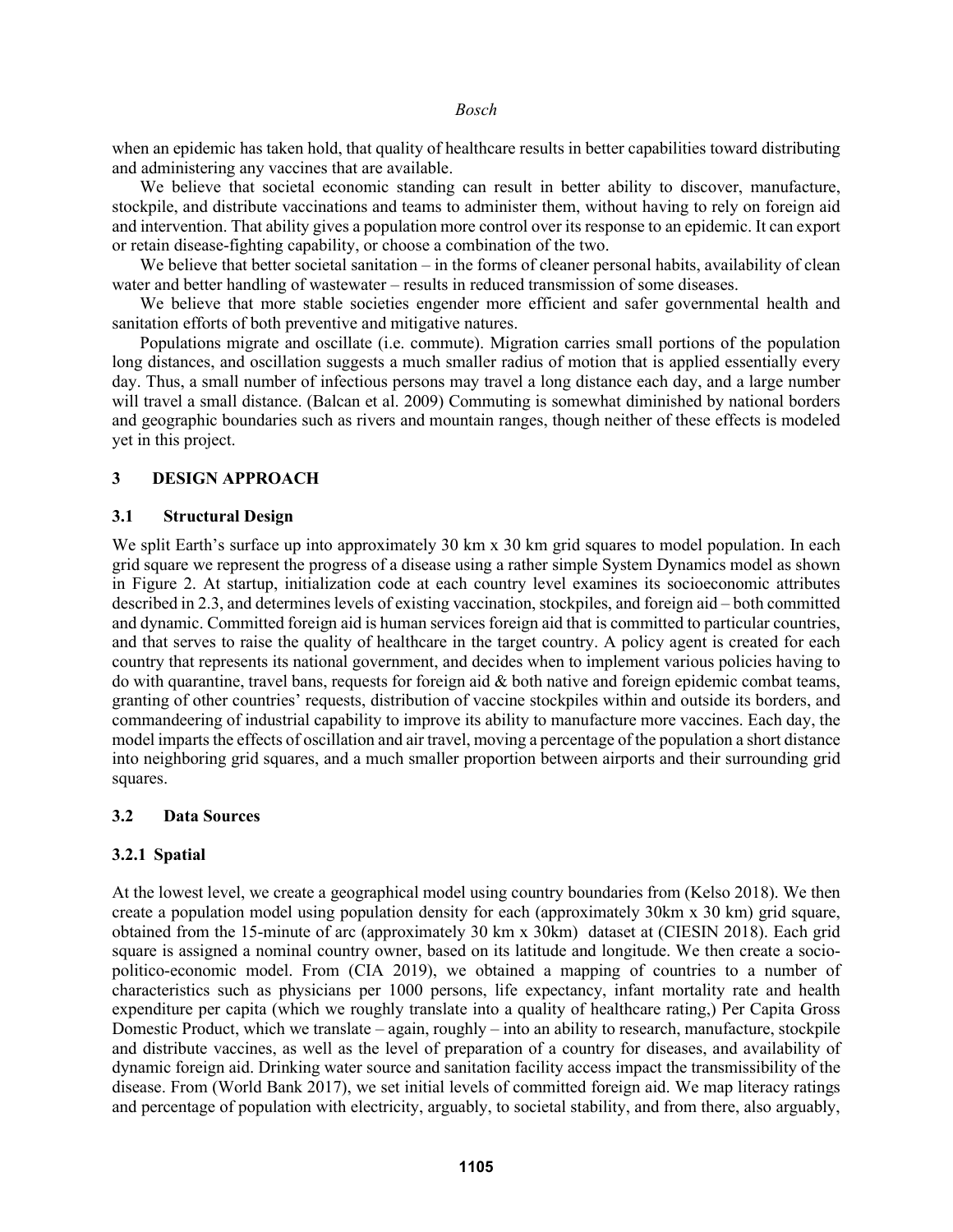to effectiveness of disease-fighting efforts. Finally, in creation of a transportation model, we obtained airport locations from (Patokallio 2018), airline flight parameters such as origin, destination, and equipment, which, paired with equipment seating configurations from (FAA 2018) and an assumed average passenger loading of 80%, developed an estimate for global commercial air passenger movement.



Figure 1: Spatial data source models.

#### **3.2.2 Disease**

We use a variation of the well-known SIR disease model (Smith et. al 2004), shown below in Figure 2. It has been incorporated into a human lifecycle model and enhanced to accommodate a statistically-possible (i.e. genetic) natural immunity. In addition, it is expanded to show a contagious asymptomatic, contagious symptomatic, and non-contagious but still infected stage. Natural death and death by disease are represented as well, in order to gather key data. This disease cycle is defined in a pair of C# files, one generated from XMILE as described previously, and one with hand-coded behaviors. In most cases, only the generated file needs to be replaced, in order to model a different disease.



Figure 2: SIR disease model.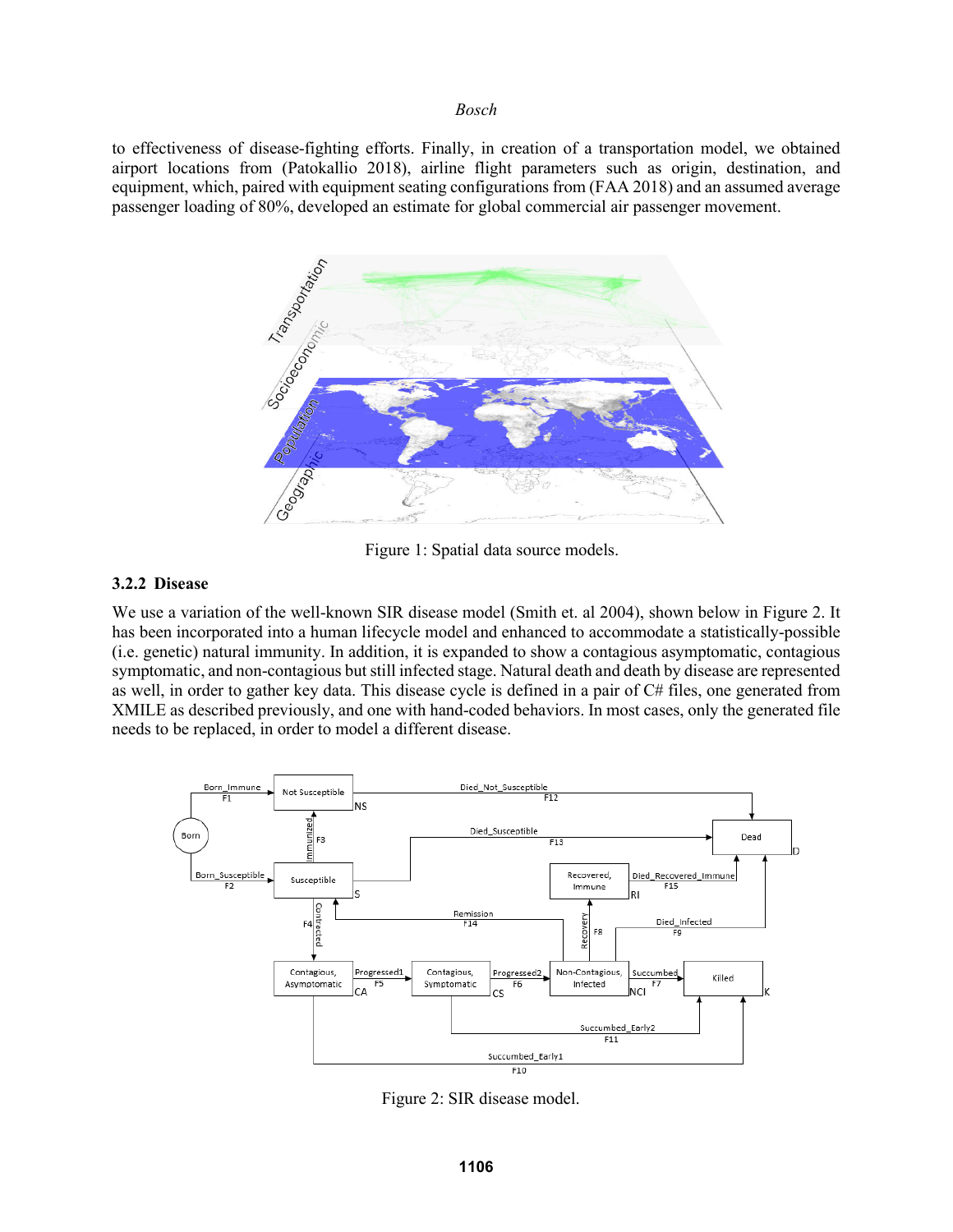# **4 TECHNICAL IMPLEMENTATION**

We chose support libraries on the basis of their free (as in "free speech") or if unavailable as such, their free (as in "free beer") standing (FSF 2019). All code, data and support libraries for this work are available for download from the internet as of the time of publication of this paper, and many are automatically retrieved using the NuGet library management system (Nandwani et. al 2018). The subject of this paper is contained in a Visual Studio (Community-Edition-Compatible) solution. In that solution are a number of projects, shown – with descriptions – in Figure 3. External projects and libraries are specified as NuGet packages, and will be automatically imported into the solution.

| Solution 'DiseaseModel' (9 projects) |                                                                                                                       |
|--------------------------------------|-----------------------------------------------------------------------------------------------------------------------|
| Data                                 | Directory for source data files                                                                                       |
| Data Import -                        | Programs to extract, transform, clean, load data                                                                      |
| $c$ # DataFusion -                   | Main import file creator                                                                                              |
| C# FactBookToCSV-                    | Converts Factbook JSON to CSV                                                                                         |
| Scratchpad -                         | Quick-n-Dirty Concept test projects (Eventually, tests)                                                               |
| C# DockingTestBed-                   | Testing window docking framework                                                                                      |
| C# InitialGraphical-                 | - Test graphical representation of running map                                                                        |
|                                      | <b>C# RunOneNode - C# RunOneNode - C# RUNA C# RUNA C# C# RUNA C# C# RUNA C# C# RUNA C# C# C# C# C# C# C# C# C# C#</b> |
| Core -<br>$ct$                       | - Non-graphical elements of the model                                                                                 |
| Core.Graphical-<br>C#                | - Graphical elements of the model                                                                                     |
| Epidemic -<br>$ C^{*} $              | The end-user application<br>$-$                                                                                       |
| SDNodeModelGeneration                | XMILE-to-CS Model Generator                                                                                           |

Figure 3: Project structure.

# **4.1 External Libraries**

# **4.1.1 Sage**

Sage is the open source simulation software library we chose – primarily on the basis of familiarity, though it is robust in its feature set – to implement this application. It is an open source simulation library, written in C#, with support for Discrete Event and Agent-Based Simulation, and emerging support for System Dynamics. Mechanisms for each will be described in this paper. Sage was originally called HighMAST. (Bosch 2003a). Primarily, in this case, Sage is used for its event calendar, or "Executive", and its SD underpinnings and tools. It is automatically installed into the solution via a NuGet reference. Available at https://github.com/SageSimulations/Sage/.

# **4.1.2 DockPanelSuite**

DockPanelSuite is an open source window management library that allows the docking, undocking and automatic slide-away hiding of document and tool windows. It supports multiple themed appearance "skins," and is automatically installed into the solution via a NuGet reference. It is available at http://dockpanelsuite.com/.

# **4.1.3 OxyPlot**

OxyPlot is an open source, cross-platform plotting library for .NET. It is automatically installed into the solution via a NuGet reference. It is available at https://www.oxyplot.org/.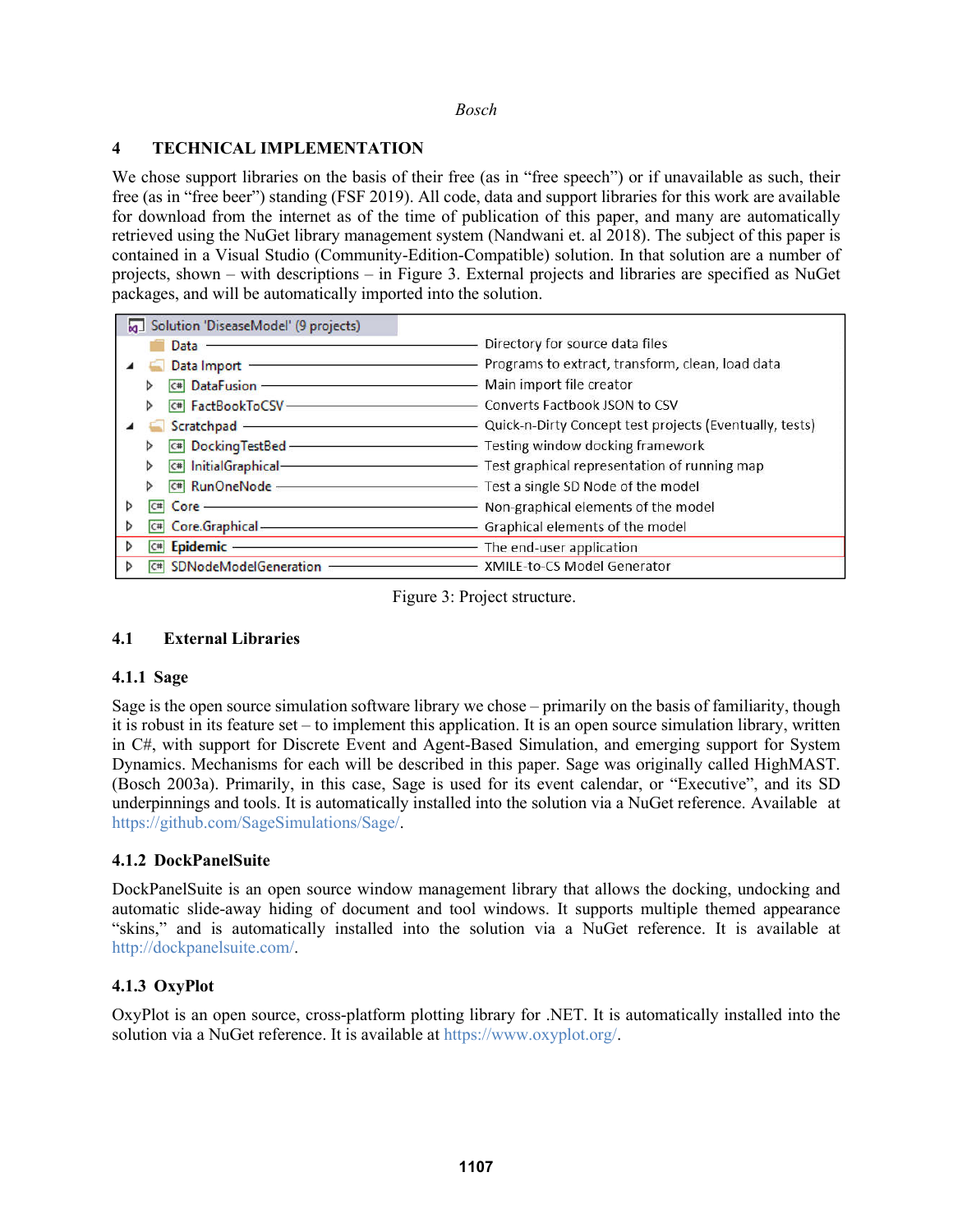# **4.1.4 Other Included Libraries**

A few more libraries are used with a lesser footprint, but should be mentioned as an indication of the broad availability of libraries to serve secondary functions.

- CSVHelper reads CSV files and presents a tabular representation to code. It is used in data import functions in the DataFusion and Epidemic projects, and data export in the FactBookToCSV data import project. It is automatically installed into the solution via a NuGet reference. Available at https://joshclose.github.io/CsvHelper/.
- Newtonsoft.Json reads JSON (JavaScript Object Notation) files and presents a tree-based object hierarchy to code. It is used in the FactBookToCSV data import project, and is automatically installed into the solution via a NuGet reference. Available at https://www.newtonsoft.com/json.
- Wibci.CountryReverseGeocode is a library that, given latitude and longitude, gets the country or American state name where the point is located. It is automatically installed into the solution via a NuGet reference. Available at https://www.nuget.org/packages/Wibci.CountryReverseGeocode/.
- ANTLR is a set of libraries that can be used to create a translator. Such a translator is a part of the SD Model generation subsystem of Sage. Available at https://www.antlr.org/.

# **4.2 Modeling Domains**

The Epidemic application incorporates Discrete Event Simulation in the cyclical invocation of disease model state and airline passenger travel updates. Each grid square contains a System Dynamics model, coordinated and networked to emulate the growth or decline of a global population's contracting a disease, and Agent-Based Modeling is represented in software agents that emulate governments and outbreak response teams in their reactions to the epidemic, and influence the attributes of grid squares' SD models.



Figure 4 : Simulation modes.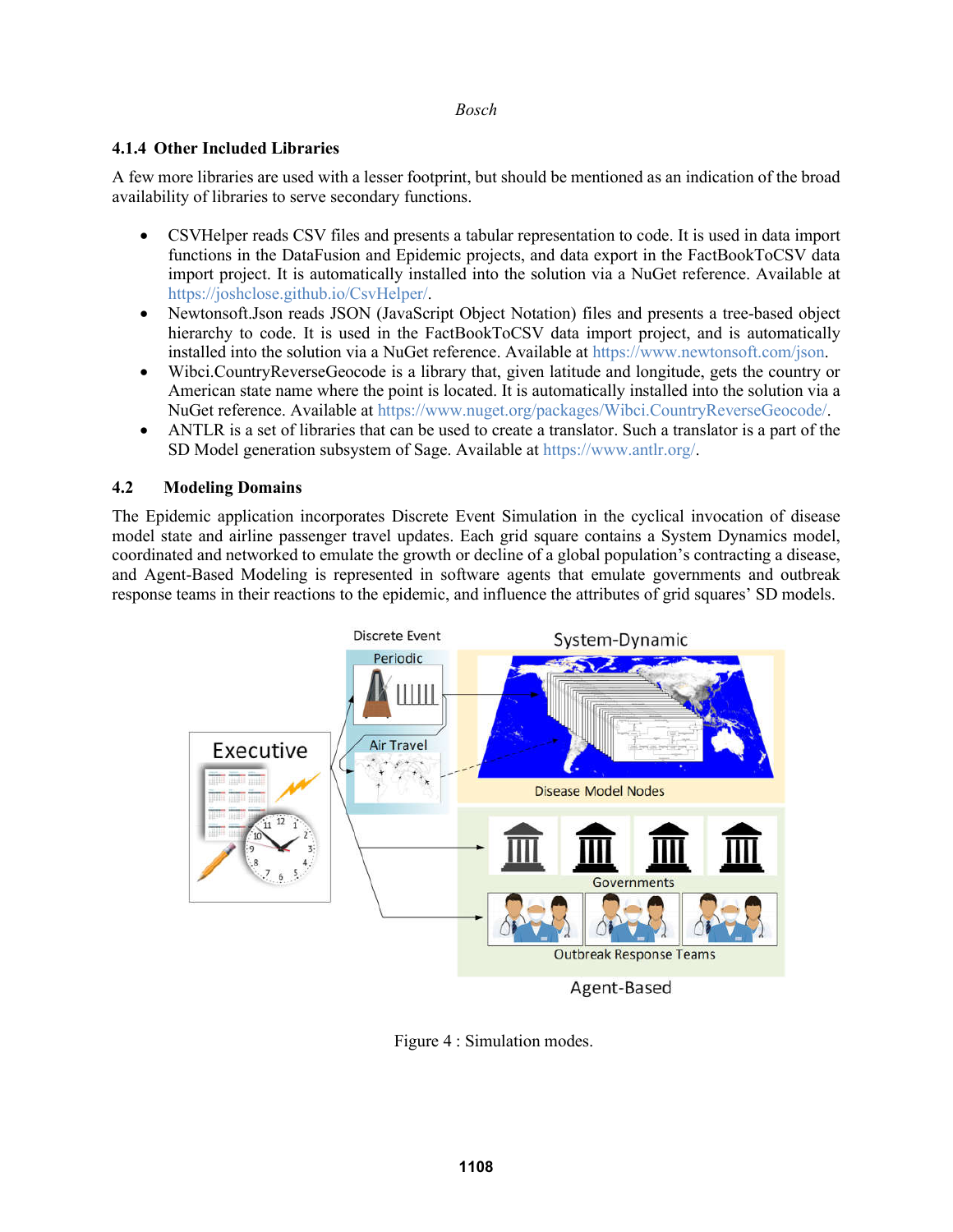### **4.2.1 System Dynamics**

System Dynamics is an approach often used to model the progress of a disease moving through a population. The model we use is a relatively simple representation of a disease path, and is shown in Figure 2, though more complex representations are easy to implement. Model structure, as well as stock initialization, flow value and auxiliary expressions are specified as source code in an XMILE specification.

The model is generated from an XMILE specification, using a tool that is a part of the Sage library toolset. The mechanism for doing so is described in Figure 5. The example shown uses the classic Lynx-Hare Model (Volterra, 1928) for System Dynamics – provided as a sample model with the SD tools, Ventity, Simile and InsightMaker. An XMILE representation is used to generate a software representation of the Lynx-Hare model. All expressions in that model are processed and translated via an ANTLR grammar translator, to C# code. The software model is then the subject of a T4 engine's (Warren et. al 2016) generation of a textual representation of a C# class file. In our Epidemic Modeler, we automated this code generation in the SDNodeModelGeneration project (see Figure 3) and include the resultant DiseaseNode code by reference as a partial class in the Core project. The other half of the DiseaseNode class accommodates the more free-form elements like the constructor and initialization. There is one instance of the DiseaseNode model per cell, and data in the DiseaseNode model draws heavily from instances of Disease, Locale and Policy classes which are assigned and modified for each cell.

Note that DiseaseNode states are programmatically immutable. This mechanism can be used in a Functional Programming fashion, as shown in the source snippet in Figure 2, in which all states are retained, or it can be incorporated into, and driven by, a DES model as we have done in this project.



Figure 5: SD model class generation.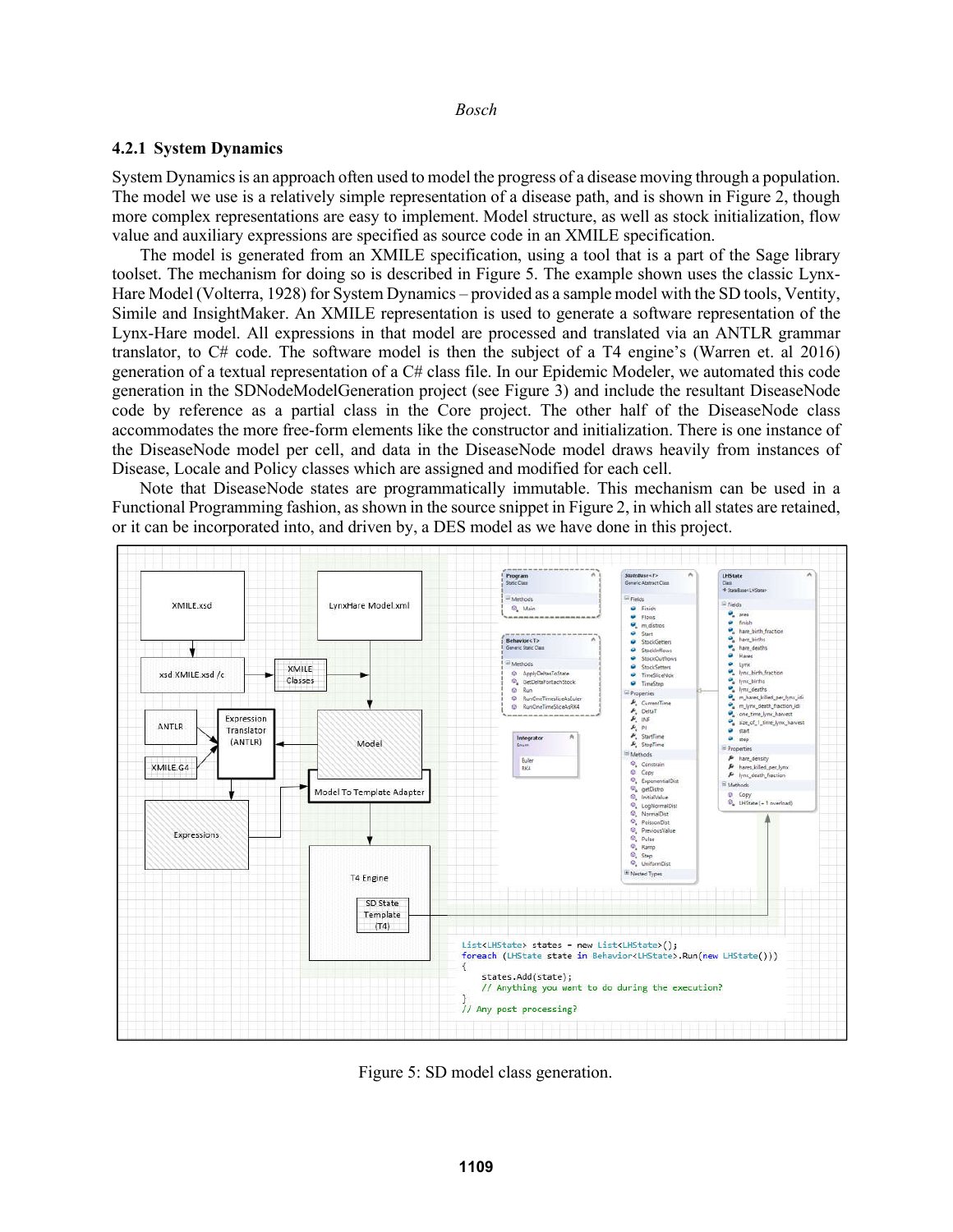# **4.2.2 Agent Based Modeling**

This project contains two examples of software agents. First, there is a "NationalGovernment" object for each country. With each cycle, i.e. daily, it surveys the disease state of the cells that fall within its boundaries, consults a list of countries and their participation levels in the outbreak, and configures a domestic vaccination effort according to its GDP and a perceived level of urgency. At the outset, vaccination worldwide is at a base level, multiplied by the country's healthcare effectiveness rating. If the NationalGovernment has OutbreakResponseTeam (ORT) agents – representing such entities as those managed by the US Centers for Disease Control, it may dispatch them to outbreak areas, where they augment existing epidemic fighting facilities. All countries in the economic G7 have such teams, in proportion to their Gross Domestic Product. An ORT, once deployed to a country, makes its own decisions as to where in that country to work, with travel times taken into consideration. Since travel times within a country are almost always in fractions of a day, and the default time period for the SD model is one day, non-fixed time periods are necessarily used by ORT agents. At present, this logic, and the concept itself, are rather notional, but the implementation is fully functional.

# **4.2.3 Discrete Event**

The entire simulation is driven by a discrete event engine. Each new SD timeslice computation is initiated by an object within the engine called a "metronome," which delivers uniformly periodic events. Following each such update, population redistribution based on air travel data is implemented. Finally, governments and response teams are notified, and each is able to register for intraperiod notifications – for example, if a response team feels that only another 12 hours is needed in one location, it can commence its travel to the next location halfway through a (fixed) timeslice for the disease model.

# **5 RESULTS**

# **5.1 Runtime**

Below, see a series of screen captures from the running application. The simulation begins on January  $1<sup>st</sup>$ , 2019, and in Figure 6, on January  $6<sup>th</sup>$ , we have just introduced the disease into the southeastern United States. Air travel is as-yet unaffected.



Figure 6: A healthy world - immunizations proceeding.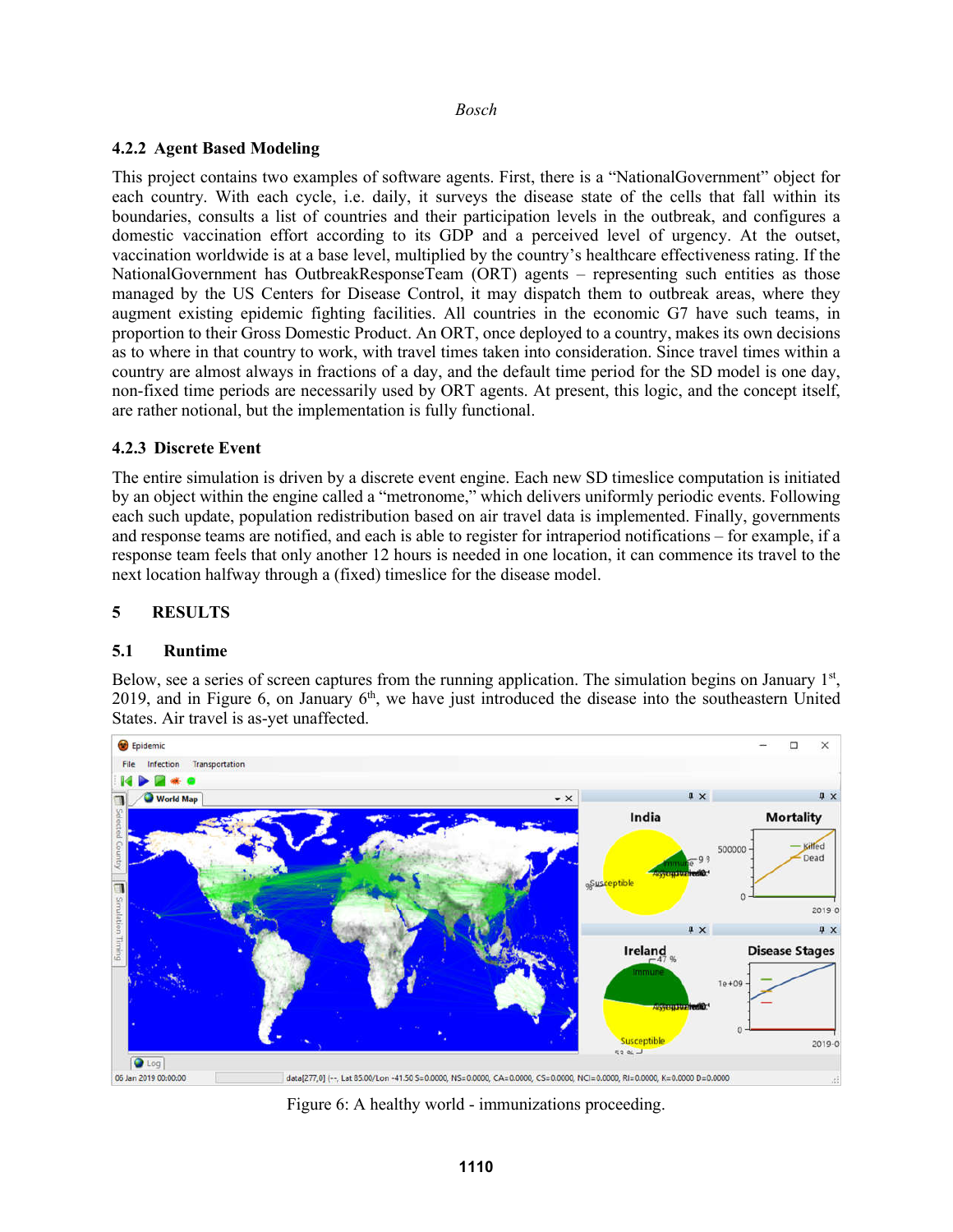In Figure 7, on January 10<sup>th</sup>, the disease has made its way throughout the southeastern United States, and infected passengers are traveling by air to other cities. Air travel is still unrestricted.



Figure 7: Air travel propagating the disease.

In Figure 8, on January 17<sup>th</sup>, over 200,000 have been killed, and a restricted air travel policy is in place. Running the model, one would see text in the log window that shows that over the course of several days, all air travel has been shut down.



Figure 8: Restrictive air travel policy in place.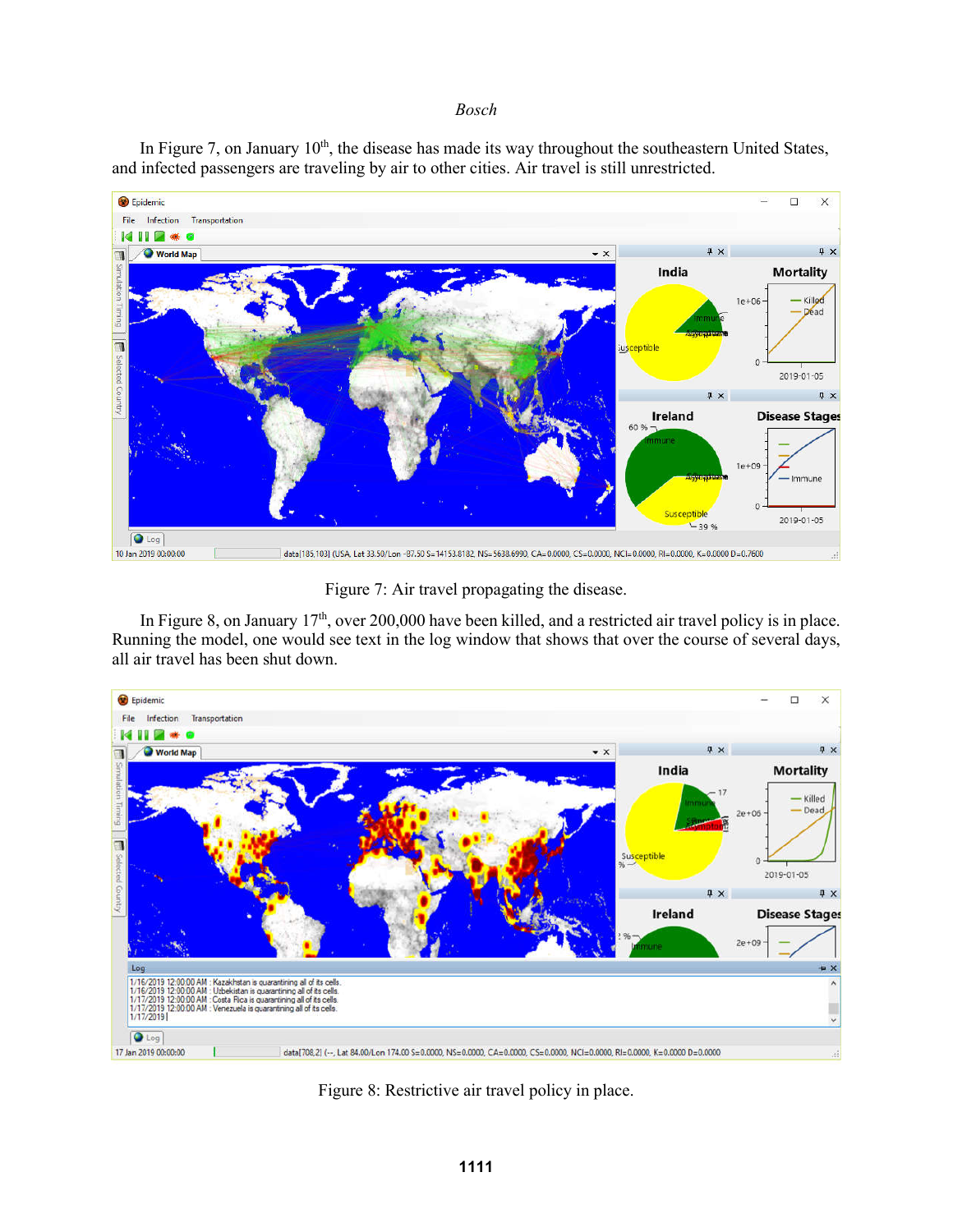Finally, in Figure 9, it is May  $9<sup>th</sup>$ . A late stage epidemic is shown, with substantial global mortality of over 2 billion, including almost 50% of the population of India.



Figure 9: Late stage epidemic.

# **5.2 Verification & Validation**

At present, this is a proof-of-concept effort, with verification and validation yet to occur. We have made numerous statistical and structural assumptions, many as placeholders for deeper analytical work in the future and some simply to support initial functionality (especially those in section 2.3). As such, we understand that the results of executing this simulation are not useful for real-world prediction, but that is not (yet) the purpose of this project. The next stage, if executed, will be to analyze, and if necessary, adjust, the assumptions and equations that translate from hard facts to driving variables.

## **6 ASSUMPTIONS**

At present, healthcare is assessed per country rather than per region, so for example, vaccinations in rural and suburban areas of a given country are the same. We model only the  $\sim$ 27,000 most populous air routes, so some parts of the planet get no traffic, such as Madagascar. We model air travel, but not sea, rail or road traffic (road traffic is modeled implicitly via a cellular diffusion mechanism.)

Outbreak response teams are autonomous, but perhaps should come in groups, each under the control of an overarching authority such as the World Health Organization or Médecins Sans Frontières that at least attempts to coordinate with other organizations and governments.

We ignore travel explicitly from airports outward into the countryside, choosing to represent this in the diffusion mechanism that moves the population at large.

## **7 CONCLUSION**

We advocate simulation development in the same manner that much other software is developed – from an architecture-first perspective, using appropriate componentry, rather than as a tailoring of an existing package. While either approach can be – and often is – employed in software development, the componentry-based solution, as with this solution, can enable quicker, better-tailored solutions than workbench-type applications. In this case, the selection of a simulation component into a free-form